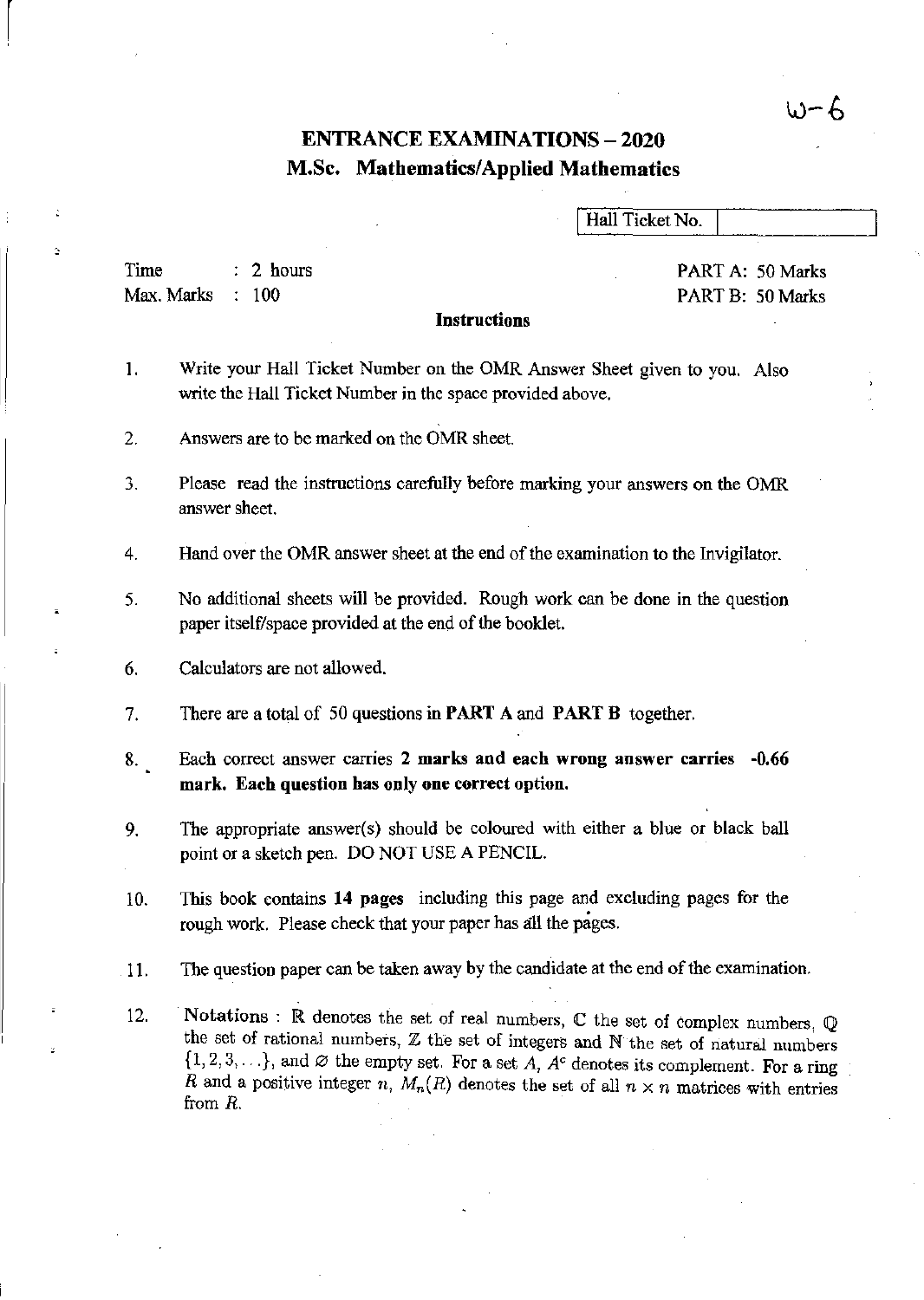#### PART- A

- 1. Let  $S_3$  be a permutation group on three symbols. Then group  $S_3 \times \mathbb{Z}/2\mathbb{Z}$  is isomorphic to
	- (A) The dihedral group with 12 elements,  $D_{12}$ .
	- (B) The alternating group *A, .*
	- (C) The cyclic group of order  $\mathbb{Z}/12\mathbb{Z}$ .
	- (D)  $\mathbb{Z}/2\mathbb{Z} \times \mathbb{Z}/2\mathbb{Z} \times \mathbb{Z}/3\mathbb{Z}$ .
- 2. Suppose  $f : [a, b] \longrightarrow \mathbb{R}$ , is a continuous map. Which of the following is true.
	- (A) if  $\int_{a}^{b} f(x)dx = 0$ , then  $f = 0$ .
	- (B) if  $|\int_a^b f(x)dx| = 0$ , then  $f = 0$ .
	- (C) if there exists  $c \in (a, b)$  such that  $f(c) \neq 0$ , then  $\int_a^b f(x) dx \neq 0$ .
	- (D) if  $\int_{a}^{b} f^{2}(x)dx = 0$ , then  $f = 0$ .
- 3. If A is an orthogonal matrix of odd order then
	- (A)  $A I$  or  $A + I$  is necessarily singular.
	- (B) A is always singular.
	- (C) zero is an eigenvalue of *A.*
	- (D)  $A I$  is always non-singular.
- 4. Let  $A = \{(-1)^n(1\frac{1}{n}) \mid n \in \mathbb{N}\}\.$  The limit points of A are
	- (A) 1.
	- $(B) -1.$
	- $(C)$  -1, 0, 1.
	- $(D) -1, 1.$
- 5. Suppose  $f : \mathbb{R} \longrightarrow \mathbb{R}$  and  $a \in \mathbb{R}$ . Suppose there exists  $m > 0$  and  $r \in \mathbb{N}$  such that,  $|f(x) - f(a)| < m|x - a|$ <sup>r</sup>. Choose the correct answer.
	- (A) f is differentiable at *a,* for any *r.*
	- (B) f is differentiable at a, if  $m > 1$ .
	- (C) f is differentiable at *a*, if  $r \geq 2$ .
	- (D) f is differentiable at a, if  $m = 1$ .
- 6. The orthogonal trajectories of a family of circles passing through the points (0,2) and  $(0, -2)$  are circles with

(A) centres at  $(0, c/2)$  and radius  $\sqrt{c^2 - 16}/2$ ,  $|c| > 4$ .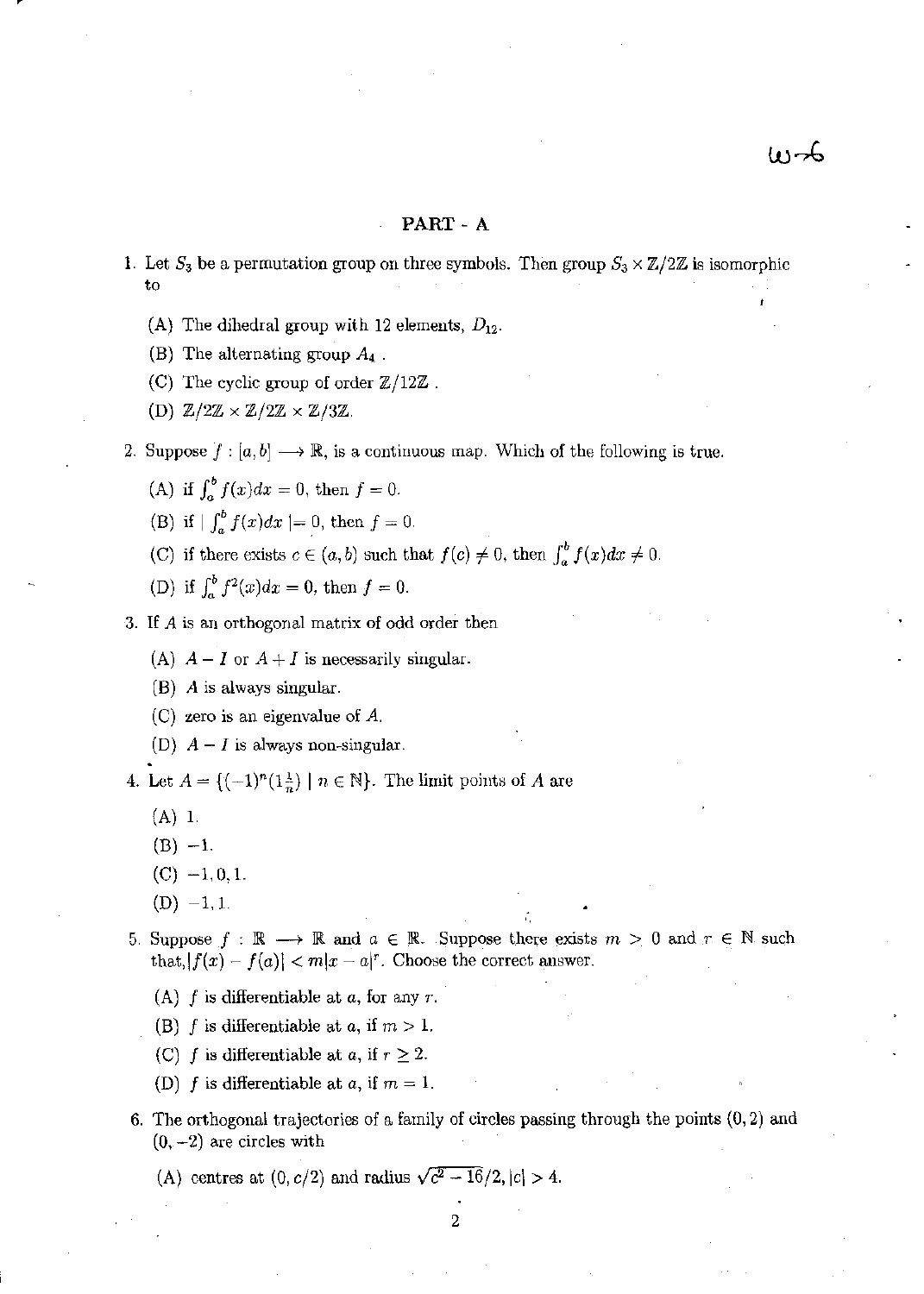$w - 6$ 

- (B) centres at  $(0, -c/2)$  and radius  $\sqrt{c^2 16}/2$ ,  $|c| > 4$ .
- (C) centres at (0,0) and radius  $\sqrt{c^2 16}/2$ ,  $|c| > 4$ .
- (D) centres at (0, *c/2)* and radius *c/2.*
- 7. Let **R** with the Euclidean (or standard) metric. Let  $f: \mathbb{R} \to \mathbb{R}$  be given by  $\prime$

$$
f(x) = \begin{cases} x^2, & \text{if } x \in \mathbb{Q}, \\ x - 2, & \text{if } x \in \mathbb{R} \setminus \mathbb{Q}. \end{cases}
$$

**Then** 

- (A) f is continuous on  $\mathbb{Q}\cap (0,\infty)$ .
- (B)  $f$  is continuous only at 1 and  $-2$ .
- **(C) f is not continuous at every point.**
- **(D) f is continuous on** R

8. The least distance of the point (10, 7) from the circle  $x^2 + y^2 - 4x - 2y - 20 = 0$  is

- (A) 10.
- (B) 15.
- (C) 5.
- (D) O.
- **9.** The equation of the sphere having the circle  $x^2 + y^2 + z^2 + 10y 4z 8 = 0$ ,  $x + y + z 3 = 0$ as **a great circle is**

 $\label{eq:2} \frac{1}{2}\int_{\mathbb{R}^3}\frac{1}{\sqrt{2}}\left(\frac{1}{\sqrt{2}}\right)^2\left(\frac{1}{\sqrt{2}}\right)^2\left(\frac{1}{\sqrt{2}}\right)^2\left(\frac{1}{\sqrt{2}}\right)^2\left(\frac{1}{\sqrt{2}}\right)^2\left(\frac{1}{\sqrt{2}}\right)^2.$ 

- (A)  $x^2 + y^2 + z^2 4x + 6y 8z + 4 = 0$ .
- (B)  $x^2 + y^2 + z^2 + 4x 6y 8z + 4 = 0$ .
- (C)  $x^2 + y^2 + z^2 4x 6y 8z 4 = 0$ .
- (D)  $x^2 + y^2 + z^2 = 16$ .

10. Which of the following is conditionally convergent  $? \cdot$ 

(A) 
$$
\sum_{n=1}^{\infty} \frac{1}{n}
$$
  
\n(B) 
$$
\sum_{n=1}^{\infty} \frac{1}{n^2}
$$
  
\n(C) 
$$
\sum_{n=1}^{\infty} \frac{(-1)^n}{n}
$$
  
\n(D) 
$$
\sum_{n=1}^{\infty} \frac{(-1)^n}{n^2}
$$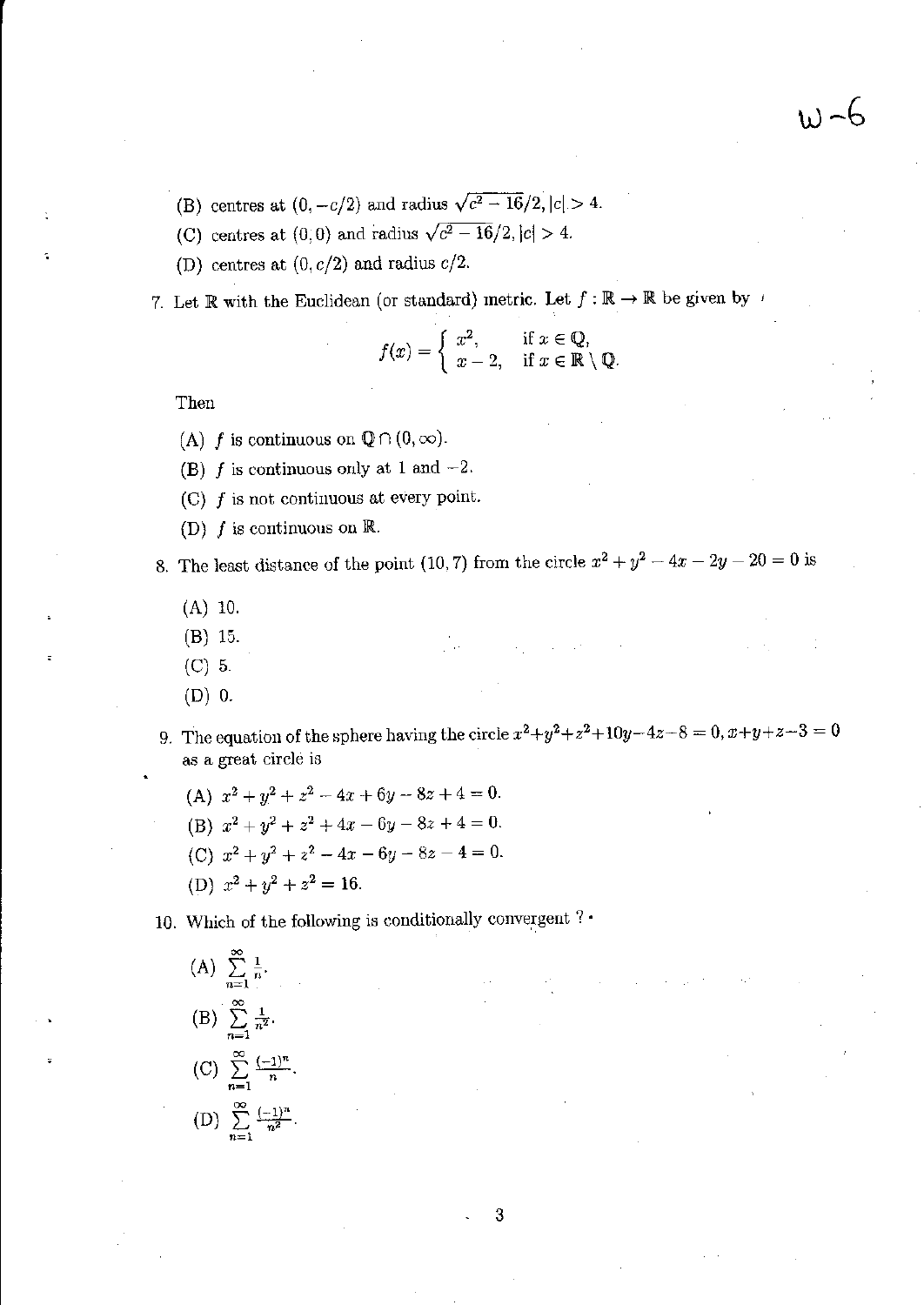- 11. Let  $S = \{1, 2, 4, 6, 7, 8\}$ . The number of 3-digit integers formed using the digits from *S* such that the integer is either an even number or else an odd number but without repetition of digits is
	- (A) 184.
	- (B) 186.
	- *(C) 212.*
	- (D) 108.
- 12. The necessary and sufficient condition for the differential equation  $M(x, y)dx+N(x, y)dy=$ 0 to be exact is
	- (A)  $\frac{\partial M}{\partial y} = -\frac{\partial N}{\partial x}$ (B)  $\frac{\partial M}{\partial y} = \frac{\partial N}{\partial x}$ . (C)  $\frac{\partial M}{\partial x} = \frac{\partial N}{\partial y}$ .
	- (D)  $\frac{\partial M}{\partial x} = -\frac{\partial N}{\partial y}$
- 13. A sequence  $\{x_n\}$  of real numbers satisfies  $|x_{n+2} x_{n+1}| \le c|x_{n+1} x_n|$ , for all  $n \in \mathbb{N}$ and for some  $0 < c < 1$ . Then  $\{x_n\}$  is called
	- (A) cauchy.
	- (B) convergent,
	- (C) contractive.
	- (D) divergent.

14. If.  $\tilde{A}$  be vector valued function on  $\mathbb{R}^3$ , then which of the following is always true?

- (A) *curlcurl* $\tilde{A} = \text{grad}(\text{div}\tilde{A}) \nabla^2 \tilde{A}$ .
- (B) *curlcurl* $\tilde{A} = 0$ .
- *(C)*  $grad(div \tilde{A}) = 0$ .
- (D) *curlcurl* $\tilde{A} = -\nabla^2 \tilde{A}$ .
- 15. The volume generated by revolving the region in the first quadrant bounded by  $y = x^3$ and  $y = 4x$  about the x-axis is
	- $(A) \frac{512\pi}{21}$ .
	-
	- $(B) \frac{128\pi}{21}.$
	- (C)  $\frac{256\pi}{21}$ .
	- (D)  $\frac{1024\pi}{21}$ .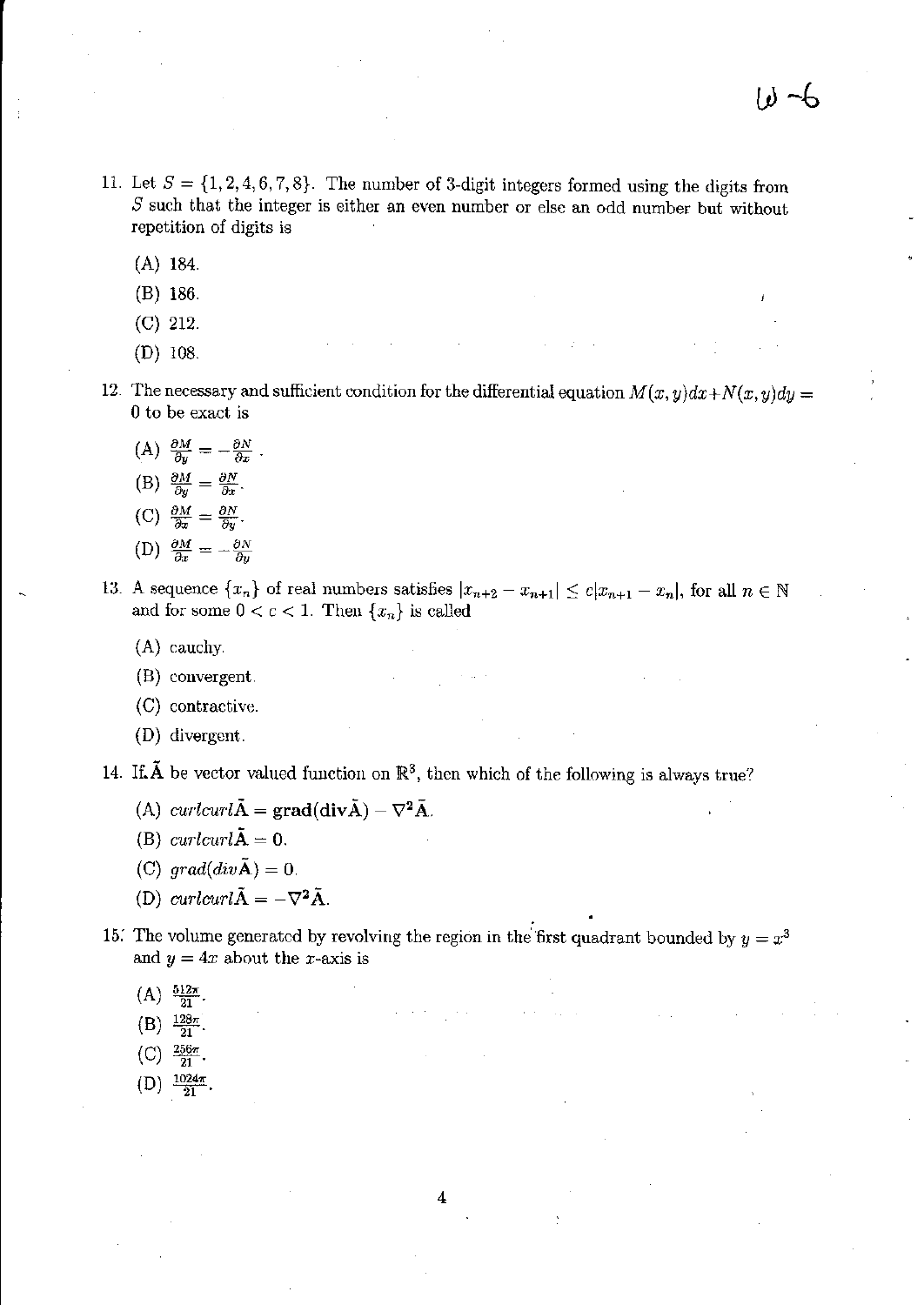16. How many group homomorphisms are there from  $\mathbb{Z}_5$  to  $\mathbb{Z}_{10}$ ?

- (A) 1.
- (B) 2.
- (C) 5.
- (D) 10.

17. Let 
$$
V = span{\mathbf{x}_1, \mathbf{x}_2}
$$
; where  $\mathbf{x}_1 = \begin{bmatrix} 3 \\ 6 \\ 0 \end{bmatrix}$  and  $\mathbf{x}_2 = \begin{bmatrix} 1 \\ 2 \\ 2 \end{bmatrix}$ . Then orthogonal basis  $\{\mathbf{v}_1, \mathbf{v}_2\}$  for V is given by

(A) 
$$
\mathbf{v}_1 = \begin{bmatrix} 3 \\ 6 \\ 0 \end{bmatrix}
$$
;  $\mathbf{v}_2 = \begin{bmatrix} 0 \\ 0 \\ 1 \end{bmatrix}$ .  
\n(B)  $\mathbf{v}_1 = \begin{bmatrix} 3 \\ 6 \\ 0 \end{bmatrix}$ ;  $\mathbf{v}_2 = \begin{bmatrix} 0 \\ 0 \\ 2 \end{bmatrix}$ .  
\n(C)  $\mathbf{v}_1 = \begin{bmatrix} 3 \\ 0 \\ 6 \end{bmatrix}$ ;  $\mathbf{v}_2 = \begin{bmatrix} 1 \\ 0 \\ 0 \end{bmatrix}$ .  
\n(D)  $\mathbf{v}_1 = \begin{bmatrix} 3 \\ 0 \\ 6 \end{bmatrix}$ ;  $\mathbf{v}_2 = \begin{bmatrix} 0 \\ 0 \\ 2 \end{bmatrix}$ .

18. Let  $f: [-1, 1] \to \mathbb{R}$  be differentiable at  $x = 0$ , then  $\lim_{n \to \infty} \left[ \sum_{k=1}^{N} f\left(\frac{k}{n}\right) - Nf(0) \right]$ 

- (A) is equal to O.
- (B) is equal to  $N(N + 1)/2$ .
- (C) is equal to  $N/2$ .
- **(D) does not exist.**

19. Let  $f : [0,1] \rightarrow \mathbb{R}$  be defined as  $f(x) = \begin{cases} x^3, & x \in [0,1] \setminus \mathbb{Q}, \\ x^3, & x \in [0,1] \setminus \mathbb{Q}. \end{cases}$  $x^2, x \in [0,1] \cap \mathbb{Q},$  $x^3$ ,  $x \in [0,1] \backslash \mathbb{Q}$ . **denote the upper and lower Riemann integrals of** *f.* **Then**  Let  $U(f)$  and  $L(f)$ 

(A) 
$$
0 < U(f) - L(f) < \frac{1}{20}
$$
.  
\n(B)  $\frac{1}{10} < U(f) - L(f) < 1$ .  
\n(C)  $\frac{1}{20} < U(f) - L(f) < \frac{1}{10}$ .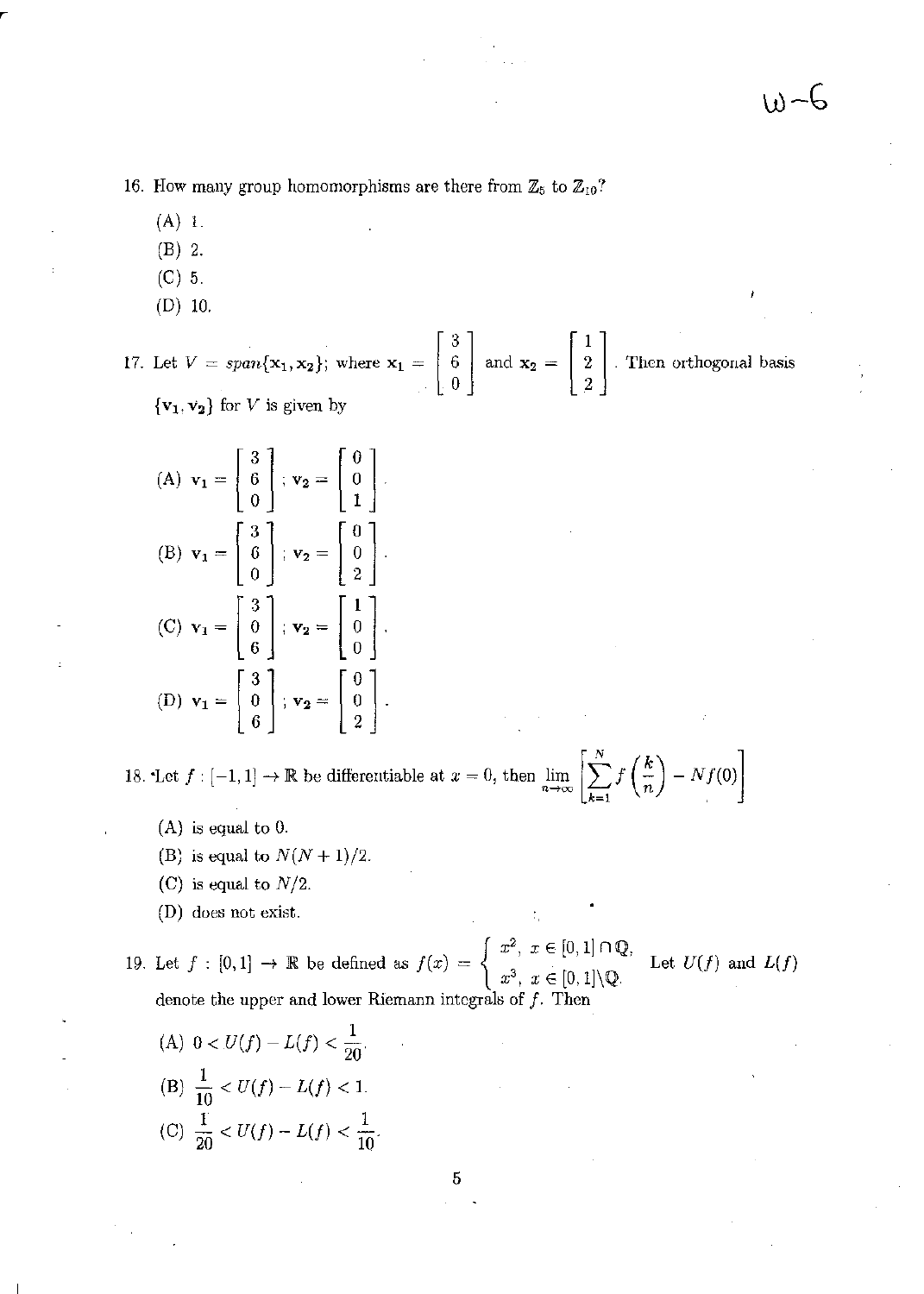(D)  $1 < U(f) - L(f) < 2$ .

20. Eigenvalues of idempotent matrices can only be

- (A) 0 and 1.
- (B) O.
- (C) 1.
- (D) 0,1 and 2.
- 21. Let *V*, *W* be two finite dimensional vector spaces over R. Suppose  $T: V \to W$  be any function. Which of the following statements is/are true?

 $d - \omega$ 

- I. If T is a linear map, then  $T(0) = 0$ .
- II. If  $T : (V, +) \to (W, +)$  is a group homomorphism, then *T* is a linear map.
- III. If  $T : (V, +) \rightarrow (W, +)$  is a group homomorphism, then T need not be a linear map.
- IV. Both I and II are true, only when  $V = W$ .
- $(A)$  I and II.
- (B) I and III.
- (C) IV.
- $(D)$  I, III and IV.

22. Let  $A = \{a + b\sqrt{2} : a, b \in \mathbb{Z}\}$ . Consider the following statements.

- *S*<sub>1</sub>: There exists a non constant sequence in  $A \cap [0, 1]$ ,
- $S_2$ : There exists a non constant Cauchy sequence in  $A$ .

### Then

- (A) both  $S_1$  and  $S_2$  are true.
- (B)  $S_1$  is true and  $S_2$  is false.
- (C)  $S_1$  is false and  $S_2$  is true.
- (D) both  $S_1$  and  $S_2$  are false.

23. Suppose  $a_n > 0$ ,  $\forall n \in \mathbb{N}$  and  $\sum_{n=0}^{\infty} a_n$  converges. Consider the following statements:  $n=1$ 

$$
S_1
$$
: The series 
$$
\sum_{n=1}^{\infty} \frac{e^{a_n}}{n^{\frac{3}{2}}}
$$
 converges  

$$
S_2
$$
: The series 
$$
\sum_{n=1}^{\infty} \frac{|\sin a_n|}{a_n}
$$
 converges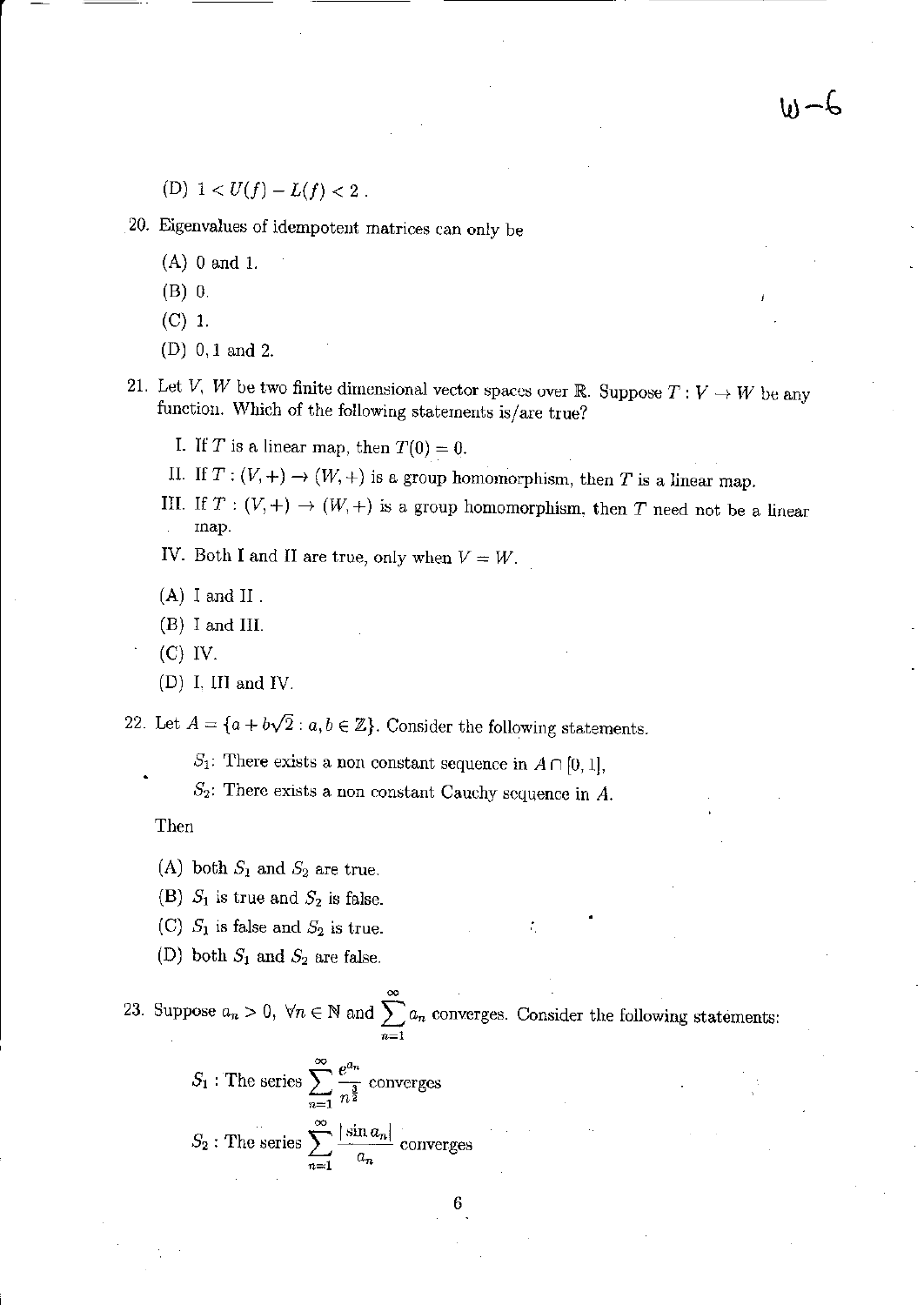Then

- (A) both  $S_1$  and  $S_2$  are true.
- (B)  $S_1$  is true and  $S_2$  is false.
- (C)  $S_1$  is false and  $S_2$  is true.

(D) both  $S_1$  and  $S_2$  are false.

24. Let 
$$
A = \begin{bmatrix} 1 & -1 & 1 \\ 1 & 1 & 1 \\ 2 & 3 & \alpha \end{bmatrix}
$$
 and  $b = \begin{bmatrix} 1 \\ 3 \\ \beta \end{bmatrix}$ . Consider

 $S_1$ : The equations  $Ax = b$  has a unique solution when  $\alpha = 3$  and  $\beta = 2$ .

 $S_2$ : The equations  $Ax = b$  has an infinite number solutions when  $\alpha = 2$  and  $\beta = 2$ .

Then

- (A)  $S_1$  and  $S_2$  are true.
- (B)  $S_1$  and  $S_2$  are false.
- (C)  $S_1$  is true but  $S_2$  is false.
- (D)  $S_1$  is false but  $S_2$  is true.

25. Let 
$$
f(x, y) = \log \left( \cos^2 e^{x^2} \right) + \sin(x + y)
$$
. Consider

$$
S_1: \frac{\partial^2 f}{\partial x \partial y} = -1 \text{ at } x = 0 \text{ and } y = \pi/2.
$$
  

$$
S_2: \frac{\partial^2 f}{\partial x^2} = 4 \tan(e) \text{ at } x = 0 \text{ and } y = 0.
$$

. 'Then

- (A)  $S_1$  and  $S_2$  are true.
- (B)  $S_1$  and  $S_2$  are false.
- (C)  $S_1$  is true but  $S_2$  is false.
- (D)  $S_1$  is false but  $S_2$  is true.

PART - B

7

- 26. Consider  $f(x) = (\sin x)^{\sin x}, x \in (0, \pi)$ .
	- *(I)*  $f(x)$  has a minimum at  $x = \pi/2$ .

(II)  $f(x)$  has a maximum at  $x = \pi/2$ .

(III)  $f(x)$  has a maximum at  $x = \sin^{-1}(\frac{1}{e})$ .

Then

(A) Only (I) is True.

(B) Only (II) is True.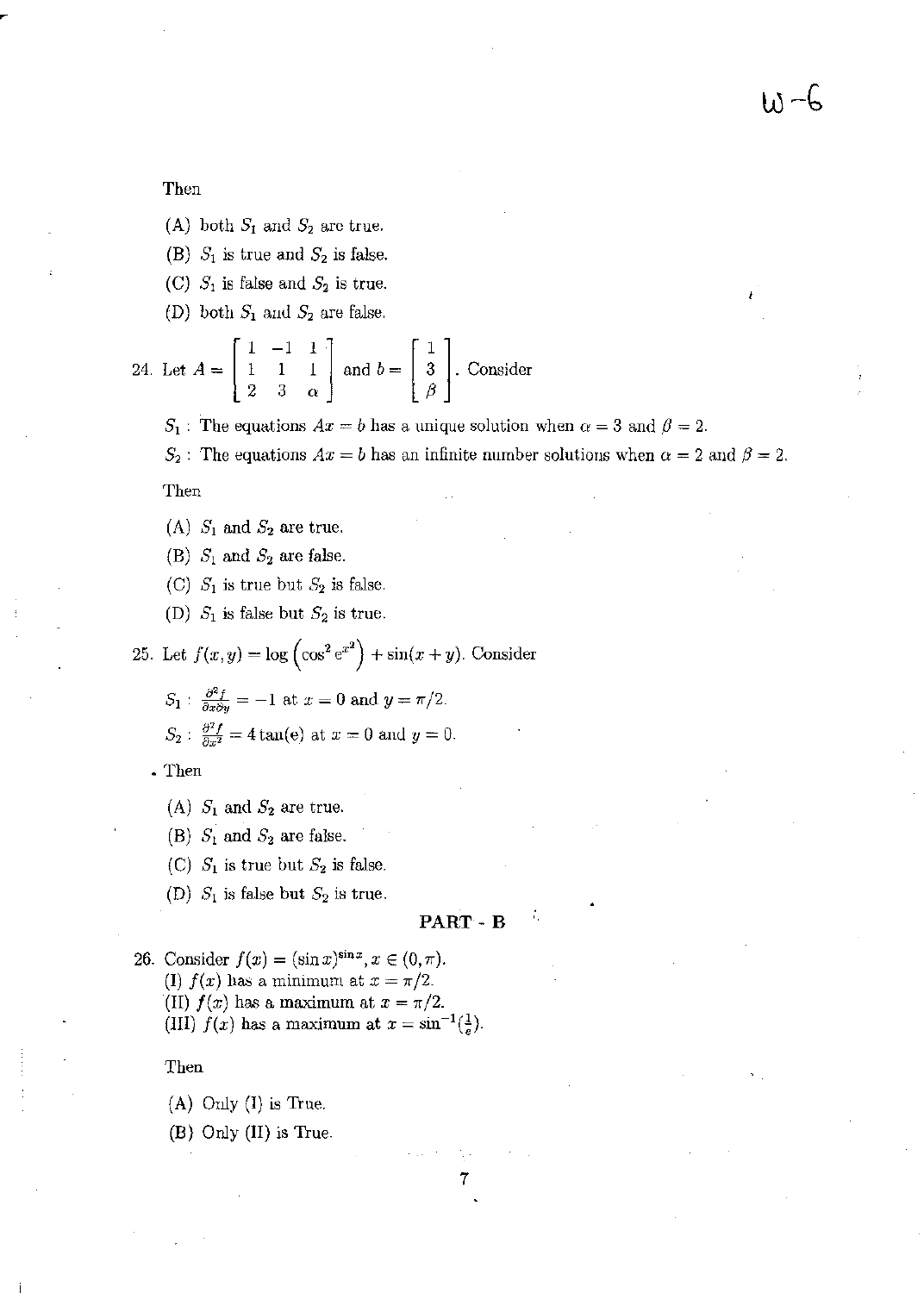- (C) Both (I) and (II) are True.
- (D) Both (I) and (III) are False.
- 27. Which of the following are TRUE?
	- (1) Every bounded sequence in R has a convergent subsequence.
	- (2) Every sequence in  $R$  has a monotone subsequence.
	- (3) Every subsequence of an unbounded sequence in  $R$  is unbounded.
	- (4) The sum of two unbounded sequences in  $\bf{R}$  is again an unbounded sequence.

 $W - C$ 

- $(A)$  (1) and (4).
- (B) (1) and (2).
- (C) (2) and (3).
- (D) (2) and (4) .
- 28. Let  $H, K$  be two subgroups of a finite group  $G$ . Which of the following statements is/are correct?
	- 1.  $HK$  is always a subgroup of  $C$ .
	- II. If H is normal and K is not normal subgroup, then only  $HK$  is a subgroup of  $G$ .
	- III.  $HK$  is need not be a subgroup of  $G$ .
	- IV.  $HK$  is a subgroup of G, if H is a normal subgroup of G.
	- (A) I and II.
	- (B) III and IV.
	- $(C)$  II and III.
	- (D) II and IV.
- 29. Which of the following statements is/are true or False?
	- **A.** In a metric space. a ball can contain another ball of strictly bigger radius.
	- **B.** Let  $(X,d)$  be a metric space and let A, B and C be three subsets of X. Define

$$
d(A, B) = \inf_{(a,b)\in A\times B} d(a, b).
$$

Then,  $d(A, C) \leq d(A, B) + d(B, C)$ .

- (A) Both A and B are true.
- (B) Both A and B are false.
- (C) A is false and B is true.
- (D) A is true and B is false.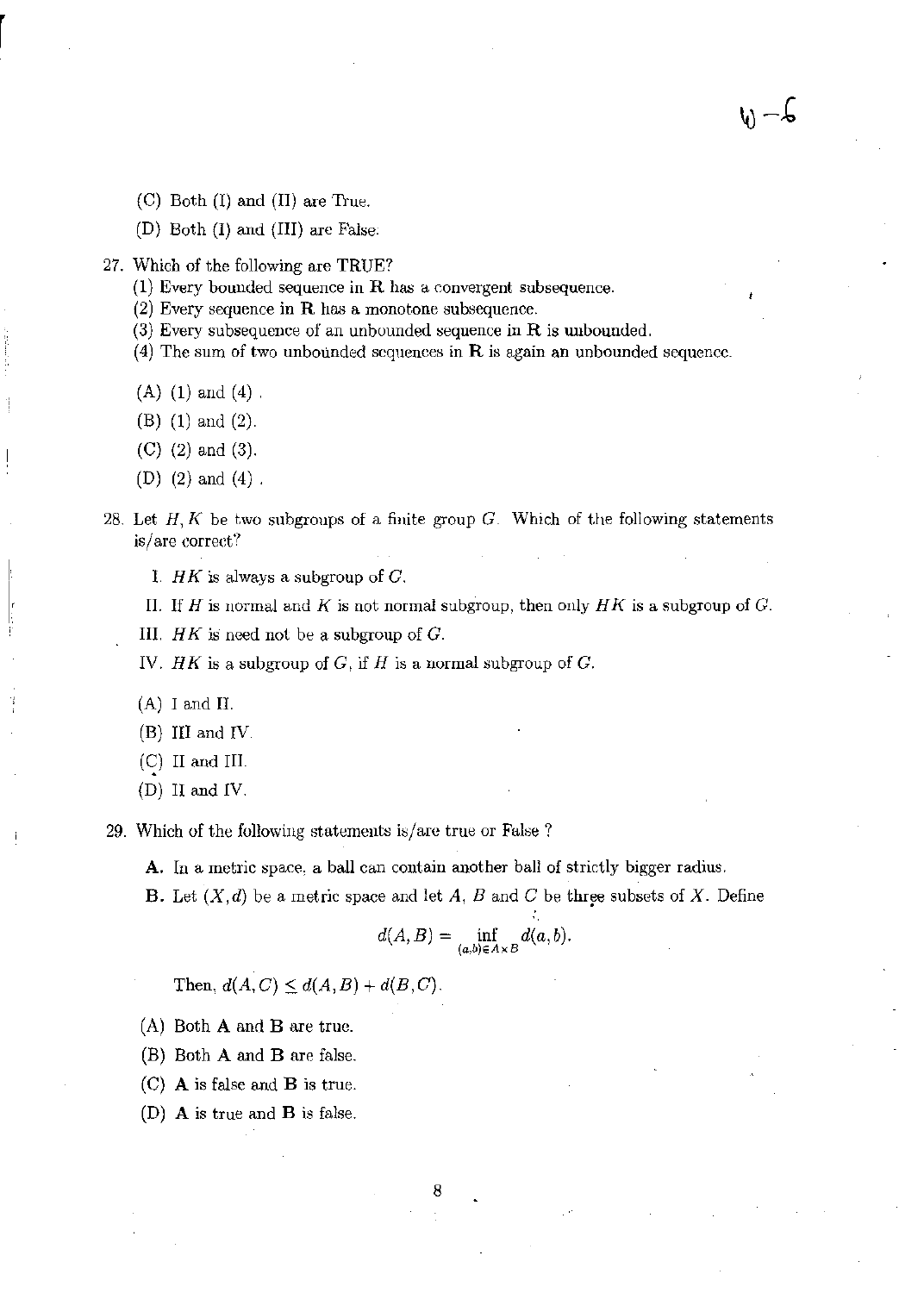- 30. Consider the following statements:
	- I. An abelian group is cyclic.
	- II. A group of a prime order is cyclic.
	- III. A cyclic group is abelian.

IV.  $\mathbb{Z}_2 \times \mathbb{Z}_2$  is cyclic.

Which of the following statements is/are correct:

(A) II, III and IV.

(B) II and III.

r

(C) II and IV.

(D) I and IV.

31. An ordering of three of the numbers  $0, 1, 2, 3, 4, 5$  matching with the sequence 'deter-

| minant, trace, rank' for the matrix $\begin{bmatrix} 2 & 1 & 3 \\ 0 & 1 & 1 \end{bmatrix}$ is |                                             |  |  |
|-----------------------------------------------------------------------------------------------|---------------------------------------------|--|--|
|                                                                                               | $\begin{vmatrix} -2 & 0 & -2 \end{vmatrix}$ |  |  |

- (A) 2,5,3.
- (B) 4,1,3.
- (C) 0.2,1.
- $(D)$  0,1,2.
- 32. Let [x] denote the greatest integer less than or equal to  $x \in \mathbb{R}$ . Then match the following: .

| $(1) f(x) = [x -$                                                      | $(i)$ continuous                   |  |
|------------------------------------------------------------------------|------------------------------------|--|
| $1, x \in \mathbb{R}$                                                  | but not dif-                       |  |
|                                                                        | ferentiable<br>at                  |  |
|                                                                        | $x=1$                              |  |
| $(2) g(x) =  x -$<br>$1^3$ , $x \in \mathbb{R}$                        | (ii) discontinu-<br>ous at $x=1$   |  |
| (3) $h(x) =  x -$<br>$1 \vert + \sin^2( x -$<br>$1 , x \in \mathbb{R}$ | (iii) differen-<br>tiable at $x=1$ |  |

(A) (1)-(iii), (2)-(i), (3)-(ii).

(B) (1)-(i), (2)-(ii), (3)-(iii).

(C)  $(1)-(ii)$ ,  $(2)-(iii)$ ,  $(3)-(i)$ .

(D) (1)-(ii), (2)-(i), (3)-(iii).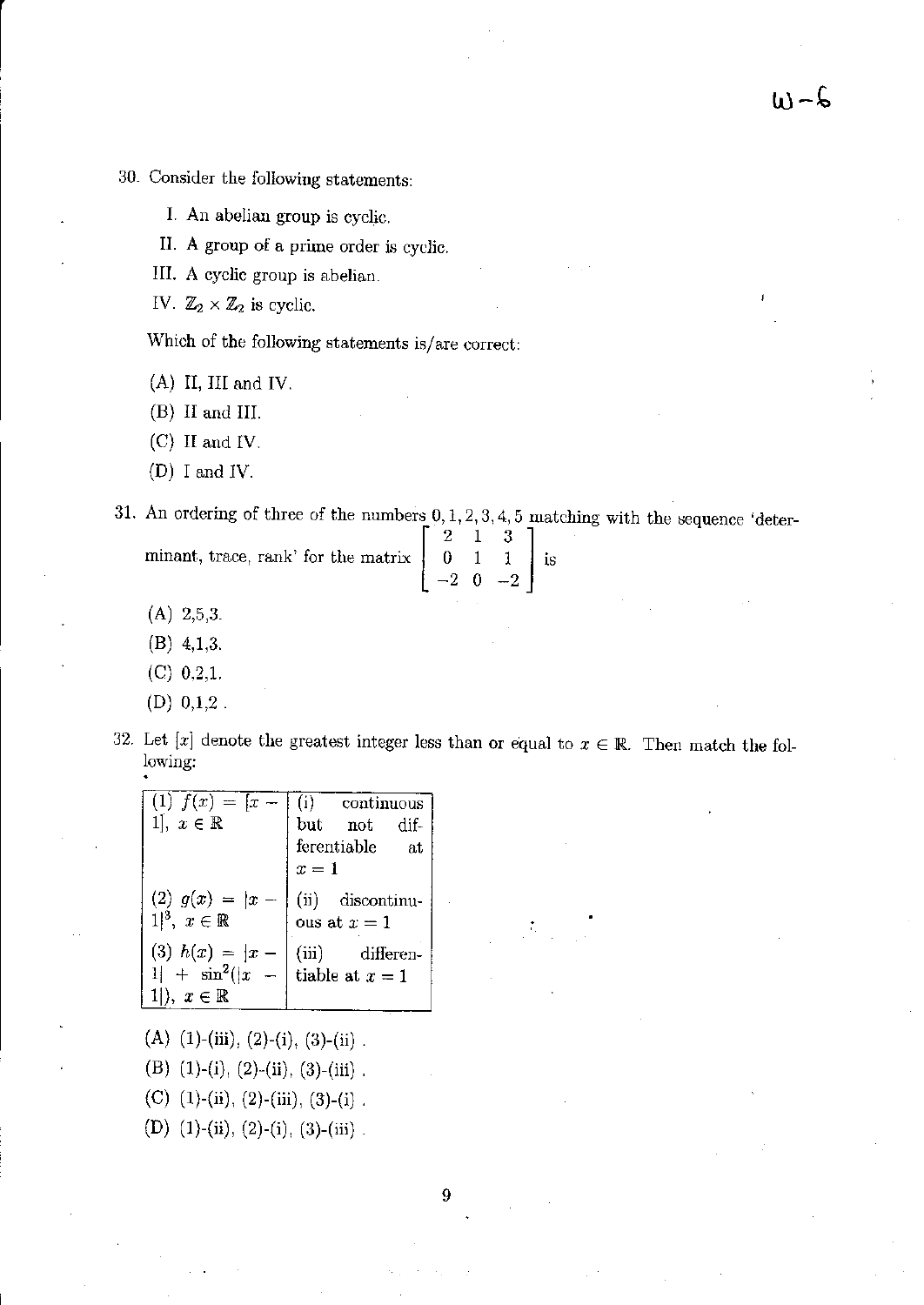**33. Match the following set/equations to the corresponding geometric objects in the** *xyz***space:** 

| $(1) \{(1,2,t): t \in$<br>$\mathbb{R}\}$ | (i) plane parallel<br>to the $xy$ -plane      |
|------------------------------------------|-----------------------------------------------|
| (2) $x = 0, z = 5$                       | (ii) line parallel<br>to the $z$ -axis        |
| $(3) z = 5$                              | (iii) line parallel<br>to the $y$ -axis       |
| $(4) x = 5$                              | (iv) plane<br>or-<br>thogonal to the<br>plane |

- (A) (1)-(ii), (2)-(i), (3)-(iii), (4)-(iv).
- (B) (1)-(ii), (2)-(iii), (3)-(i), (4)-(iv).
- (C)  $(1)-(iv)$ ,  $(2)-(iii)$ ,  $(3)-(ii)$ ,  $(4)-(i)$ .
- (D) (I)-(iii), (2)-(iv), (3)-(ii), (4)-(i)
- **34.** Given that there are real constants *a, b, c,* and *d* such that the identity  $\lambda x^2 + 2xy + y^2 =$  $(ax + by)^2 + (cx + dy)^2$  holds for all *x* and *y* in R. Then match the following

| $(i.) \lambda$ lies in                   | (a.) $[1, \infty)$ if $c \ge 0$ |
|------------------------------------------|---------------------------------|
| (ii.) b and d lie in $ (b.) (0,\infty) $ |                                 |
| $(iii.)$ a lies in                       | $(c.)$ $[-1, 1]$                |

- (Å) (i.)-(b.),(ii.)-(c.), (iii.)-(a.).
- (B) (i.)-(a.),(ii.)-(c.), (iii.)-(b.).
- (C) (i)-(c.),(ii)-(b.), (iii.)-(a.).
- (D) (i.)-(b.),(ii.)-(a.), (iii.)-(c.).

**35. Match the following** 

| (i.) $u = x^2 \cos 2y$ ,<br>$v = x^2 \sin 2y$ | (a.) $J\left(\frac{u,v}{x,y}\right) = 0$ |
|-----------------------------------------------|------------------------------------------|
|                                               | at $x = 1, y = 1.$                       |
| (ii.) $u = x\sqrt{1-y^2} + y\sqrt{1-x^2}$ ,   | (b.) $J\left(\frac{u,v}{x,y}\right) > 0$ |
| $v = \sin^{-1} x + \sin^{-1} y$               | at $x = 1, y = 1$ .                      |
| (iii.) $u = \cosh x \cos y$ ,                 | (c.) $J\left(\frac{u,v}{x,y}\right) = 4$ |
| $v = \sinh x \sin y$                          | at $x = 1, y = 1$ .                      |

(A) (i.)-(c.),(ii.)-(a.), (iii.)-(b.).

(E) (i)-(a.),(ii)-(c,), (iii,)-(b.),

Λf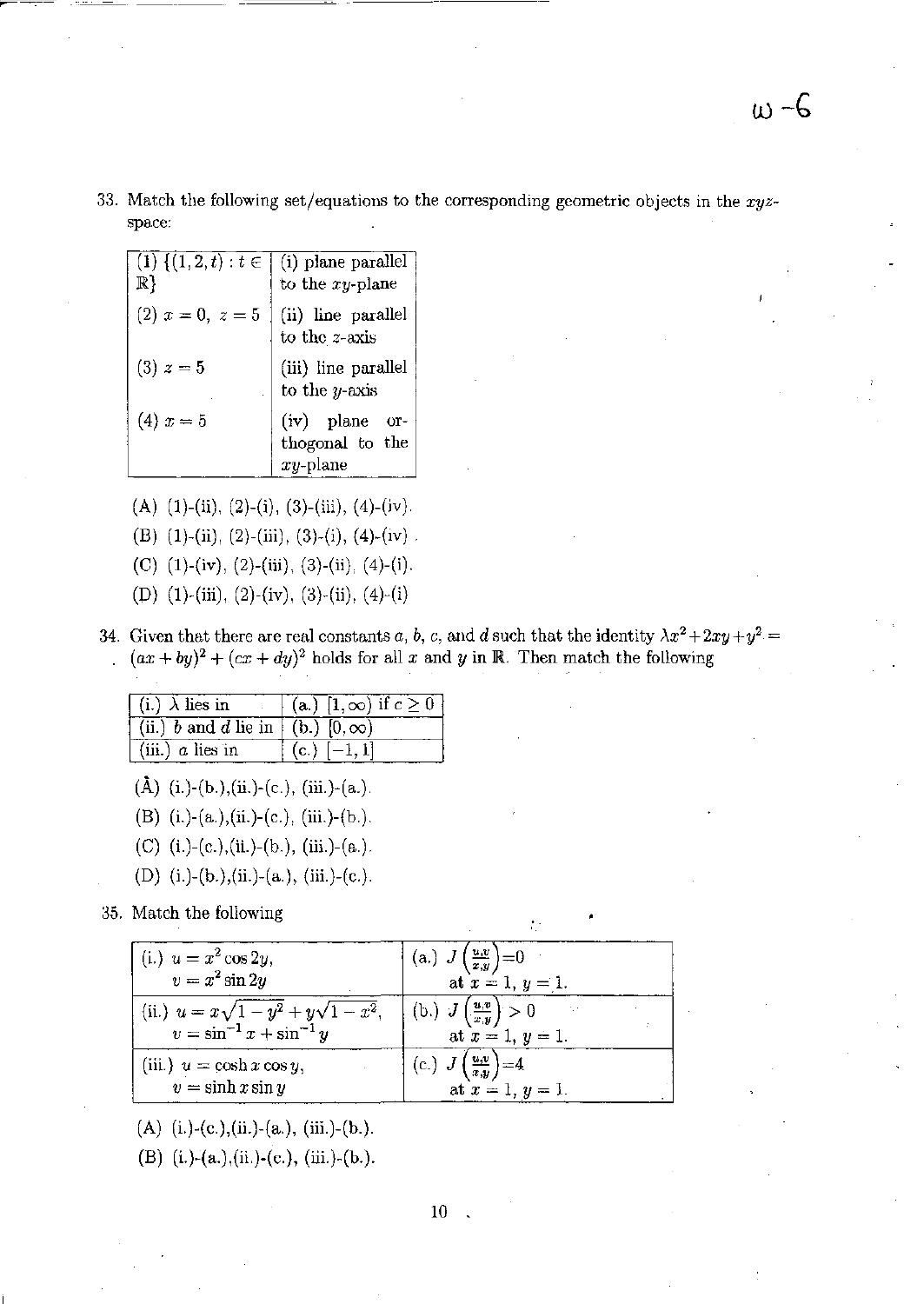(C) (i.)-(c.),(ii.)-(b.), (iii.)-(a.).

(D) (i.)-(b.),(ii.)-(a.), (iii.)-(e.).

**36. Match the following statements.** 

| (a) For a real Hermitian matrix                                              | (i) zero is always an eigenvalue.        |
|------------------------------------------------------------------------------|------------------------------------------|
| (b) For a real skew-Hermitian matrix $\langle$ (ii) the eigenvalues are zero |                                          |
|                                                                              | or purely imaginary.                     |
| $(c)$ For a unitary matrix                                                   | (iii) the eigenvalues have unit modulus. |
| $(d)$ For a singular matrix                                                  | (iv) the eigenvalues are real.           |

 $w - b$ 

**Then** 

- (A) (a)-(iii), (b)-(ii), (c)-(i), (d)-(iv).
- (B) (a)-(iv), (b)-(ii), (c)-(iii), (d)-(i).
- (C) (a)-(iv), (b)-(i), (c)-(iii), (d)-(ii).
- (D) (a)-(i), (b)-(ii), (c)-(iv), (d)-(iii).

37. Match the following differential equations with their integrating factors.

| $\int$ (a) $(2x^2 + y)dx + (x^2y - x)dy = 0$ | $(i)$ $x^2y$ .                       |
|----------------------------------------------|--------------------------------------|
| (b) $(3y + 4xy^2)dx + (2x + 3x^2y)dy = 0.$   | $_{1}$ (ii) $\frac{1}{x^{3}y^{3}}$ . |
| (c) $(xy-1)dx + (x^2-xy)dy = 0.$             | $(iii) \neq$                         |
| (d) $xdy + ydx + 3x^3y^4dy = 0.$             |                                      |

**Then** 

- (A) (a)-(i), (b)-(ii), (c)-(iii), (d)-(iv).
- . (B) (a)-(iii), (b)-(ii), (e)-(i), (d)-(iv).
	- (e) (a)-(iv), (b)-(i), (c)-(iii), (d) (ii).
	- (D) (a)-(iii), (b)-(ii), (c)-(i), (d)-(iv).

**38.** Let  $f$  be a function from  $\mathbb{R}^2$  to  $\mathbb{R}$ . Then match the following

| $\frac{x^3+y^3}{x^3+y^2}$<br>(i.) $f(x,y) = -$<br>$\sqrt{3x^2 + 4x^2}$ | (a.) is not a homogeneous function.             |
|------------------------------------------------------------------------|-------------------------------------------------|
| (ii.) $f(x,y) = \sin^{-1}(x+y)$                                        | $(b.)$ is a homogeneous function of degree $0.$ |
| $x^{\bullet}$<br>(iii.) $f(x, y) = \ln'$<br>$\frac{1}{3x^2y+4xy^2}$    | $(c.)$ is a homogeneous function of degree 1.   |

- (A) (i)-(e.),(ii.)-(a.), (iii.)-(b.).
- (B) (i.)-(a.),(ii.)-(c.), (iii.)-(b.).
- (C) (i.)-(c.),(ii.)-(b.), (iii.)-(a.).
- (D) (i.)-(b.),(iL)-(a.), (iii.)-(e.).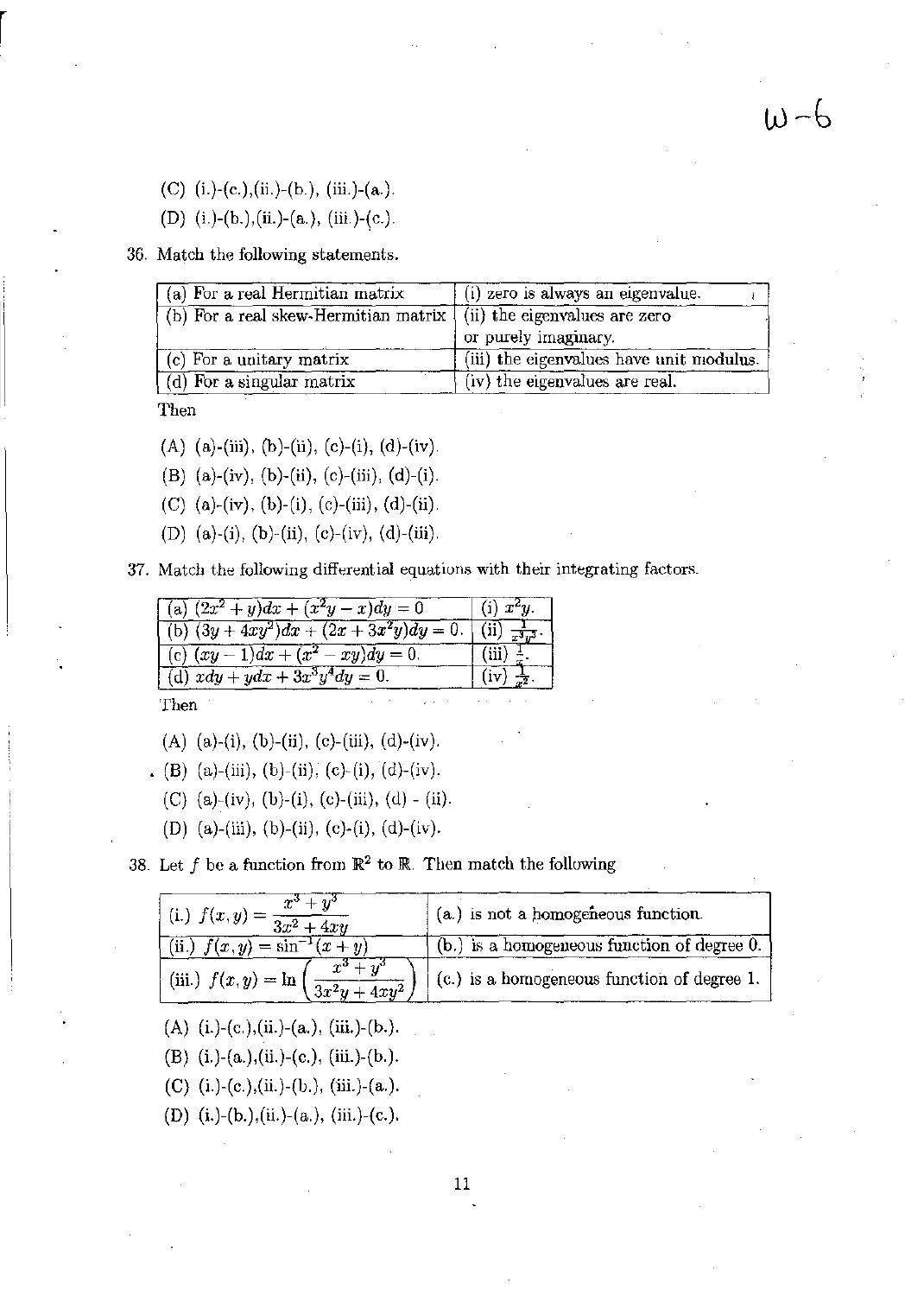39. Match the following functions with their Laplace transforms.

| (a) $e^{2x} \sin 3x$   |  |
|------------------------|--|
| (b) $e^{2x}$ cos 3x    |  |
| (c) $e^{2x}$ sinh $3x$ |  |
| (d) $e^{2x} \cosh 3x$  |  |

Then

r

- (A) (a)-(i), (b)-(ii), (c)-(iii), (d)-(iv).
- (B) (a)-(iii), (b)-(ii), (c)-(i), (d)-(iv).
- (C) (a)-(ii), (b)-(i), (c)-(iv), (d) (iii),
- (D) (a)-(iii), (b)-(ii), (c)-(i), (d)-(iv).
- 40. In this question,  $S_4$  is the symmetric group on four letters, and  $A_3$  is the alternating group. Let  $D_8 = \langle r, s : r^4 = s^2 = 1, srs = r^{-1} \rangle$  be the dihedral group with 8 elements.

| 1. $A_3$                 | 1, 2    |
|--------------------------|---------|
| $2. S_4$                 | H. 3    |
| 3.<br>$D_8 \times$       | III. 1. |
| $\mathbb{Z}/2\mathbb{Z}$ |         |

We say that the pair is 'matched' if the *minimal* number of generators of a group listed on the left hand column equals to a number in the right hand column. Which of the pairs are matched?

- $(A)$   $(I,1);$   $(II,3);$   $(III,2).$
- $(B)$   $(I,2)$ ;  $(II,1)$ ;  $(III,3)$ .
- (C)  $(I,3)$ ;  $(II,2)$ ;  $(III,1)$ .
- (D)  $(I,2)$ ;  $(II,3)$ ;  $(III,1)$ .

41. If 
$$
f(x) = \int_x^{x^2} e^{-t^2} dt
$$
 then  
\n(A)  $f'(0) \le f'(1) \le f'(2)$ .  
\n(B)  $f'(0) \le f'(2) \le f'(1)$ .  
\n(C)  $f'(1) \le f'(0) \le f'(2)$ .  
\n(D)  $f'(2) \le f'(1) \le f'(0)$ .

- 42. Let  $y = \phi(x)$  be a solution to  $x^2y''(x) 2y(x) = 0$ ,  $y(1) = 1$  and  $y(2) = 1$ , then which of the following is true?
	- (A)  $\phi(1/2) \leq \phi(3/2) \leq \phi(5/2)$ .
	- (B)  $\phi(3/2) \leq \phi(1/2) \leq \phi(5/2)$ .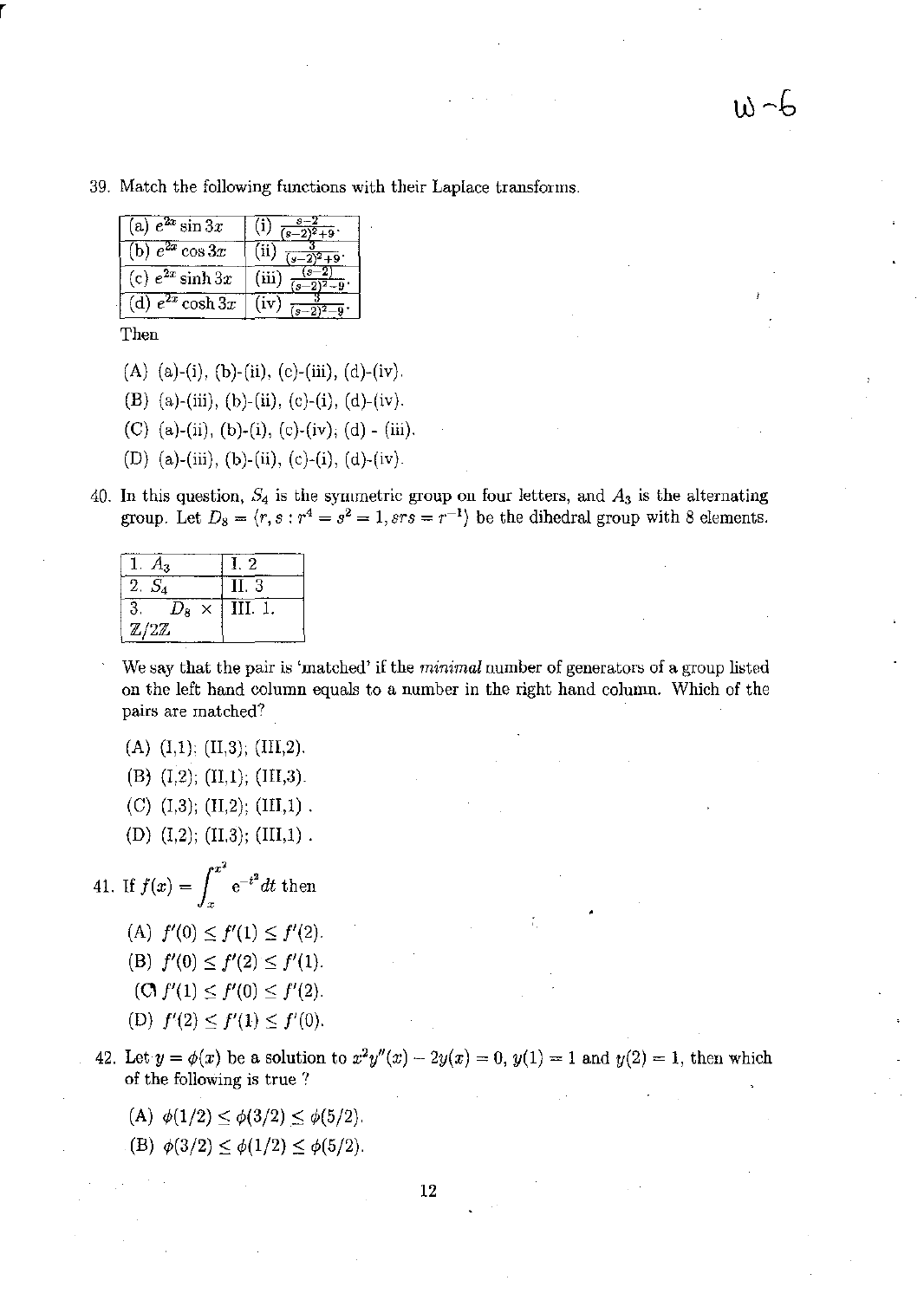$\mathfrak{b}(-6)$ 

- (C)  $\phi(1/2) \leq \phi(5/2) \leq \phi(3/2)$ .
- (D)  $\phi(3/2) \leq \phi(5/2) \leq \phi(1/2)$ .
- 43. Let 2 and 3 be the eigenvalues of a  $2 \times 2$  matrix A. Then arrange the following matrices as per the descending values of their respective traces.
	- $P: A^{-1}.$  $Q: A^2$ .

r

- $R: (A I).$  $S: (A+I).$
- $(A)$  S, R, Q, P.
- (E) Q,S,R,P.
- (C) Q, *S, P,* R.
- (D)  $S, Q, P, R$ .
- 44. If  $\vec{A}, \vec{B}, \vec{C}, \vec{D}$  represent the vectors  $(z_1 z_0)$ ,  $(z_2 z_0)$ ,  $(z_3 z_0)$  and  $(z_4 z_0)$ , where  $z_0 = 1 + i$ ,  $z_1 = -3 + 2i$ ,  $z_2 = 2 + 3i$ ,  $z_3 = 1 + 5i$ ,  $z_4 = 1 + 3i$ , then arrange them in the descending order of the length of the vectors.
	- (A)  $|\vec{C}|, |\vec{A}|, |\vec{B}|, |\vec{D}|.$
	- (B)  $|\vec{A}|, |\vec{B}|, |\vec{C}|, |\vec{D}|.$
	- (C)  $|\vec{A}|, |\vec{C}|, |\vec{B}|, |\vec{D}|.$
	- (D)  $|\vec{C}|, |\vec{A}|, |\vec{D}|, |\vec{B}|.$
- 45. If  $A(n)$  denote the area of the region  $\{(x,y)\in\mathbb{R}^2: |x|^n+|y|^n\leq 1\}$ ,  $n\in\mathbb{N}$  then the arrangement of  $A(2)$ ,  $A(3)$ ,  $A(4)$ ,  $A(5)$  in the ascending order is
	- $(A)$   $A(4)$ ,  $A(3)$ ,  $A(2)$ ,  $A(5)$ .
	- (B)  $A(5)$ ,  $A(3)$ ,  $A(4)$ ,  $A(2)$ .
	- (C)  $A(2)$ ,  $A(3)$ ,  $A(4)$ ,  $A(5)$ .
	- (D)  $A(2)$ ,  $A(3)$ ,  $A(5)$ ,  $A(4)$ .
- . 46. Let  $y_k$ ,  $1 \leq k \leq 4$  be the solution of  $y'' + 10^k y = 0$ . The arrangement of  $y_k$ 's in the decreasing order of their number of zeros in  $[-10, 10]$  is
	- $(A)$   $y_1, y_3, y_2, y_4$
	- $(B)$   $y_1, y_2, y_3, y_4$
	- $(C)$   $y_4$ ,  $y_2$ ,  $y_1$ ,  $y_3$ .
	- $(D)$   $y_4$ ,  $y_3$ ,  $y_2$ ,  $y_1$ .